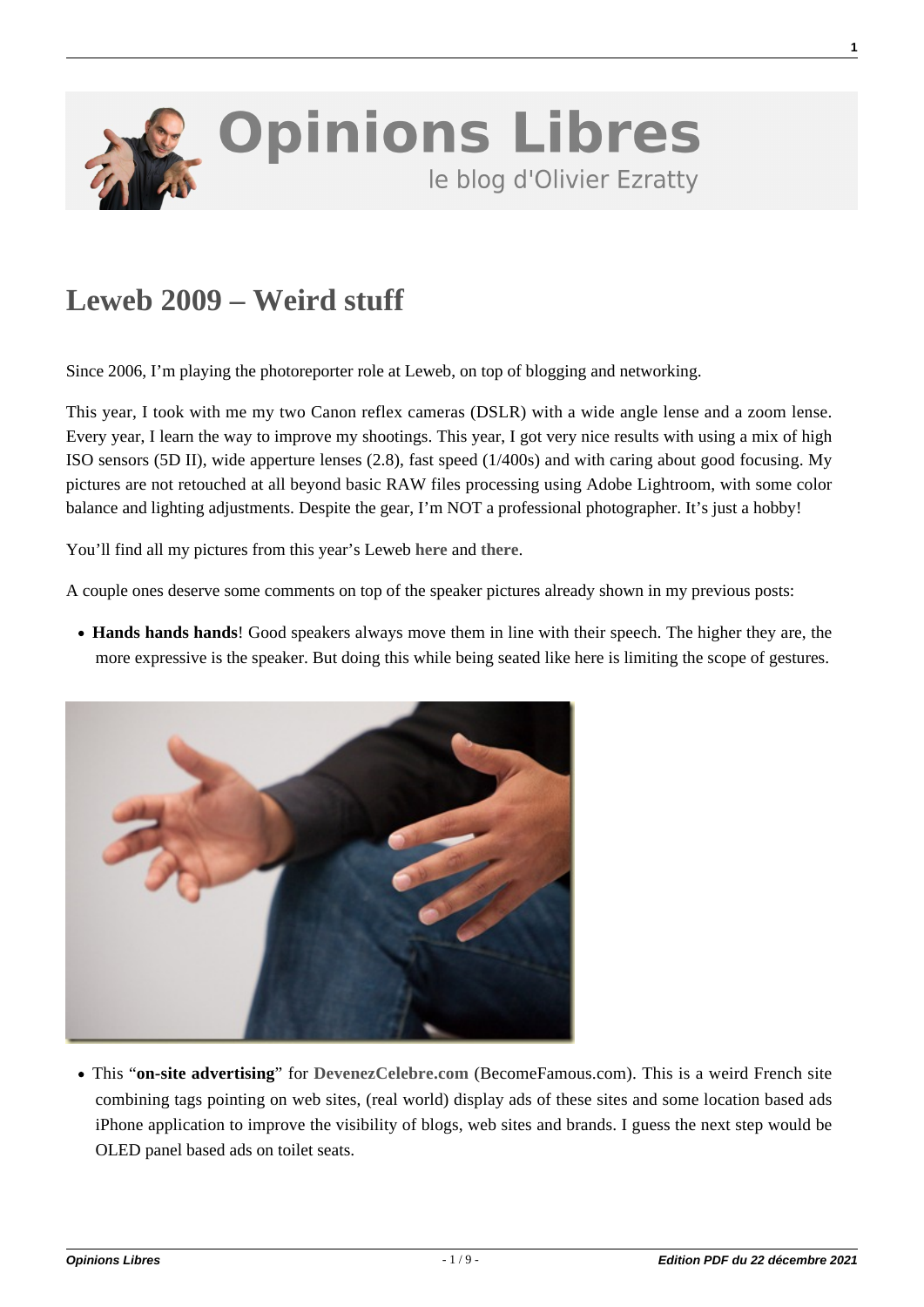

Chris Heuer and his wife Kristie wells who run the **[Social Media Club](http://www.socialmediaclub.org/)**. A very nice guy I met last year at Leweb. This year, he bought some French white wine and served it to friends just in the middle of the main session hall.



Anina, a long-time alumni of Leweb. She's the geekiest top model around, publisher of the **[360°Fashion](http://www.360fashion.net/)** and **[Anina.net](http://www.anina.typepad.com/)** blogs and of various mobile applications. She's still modelling and even won the best "China Foreign Model" award. Well, she lives in China! I'm surprised she's not anymore a speaker at Leweb.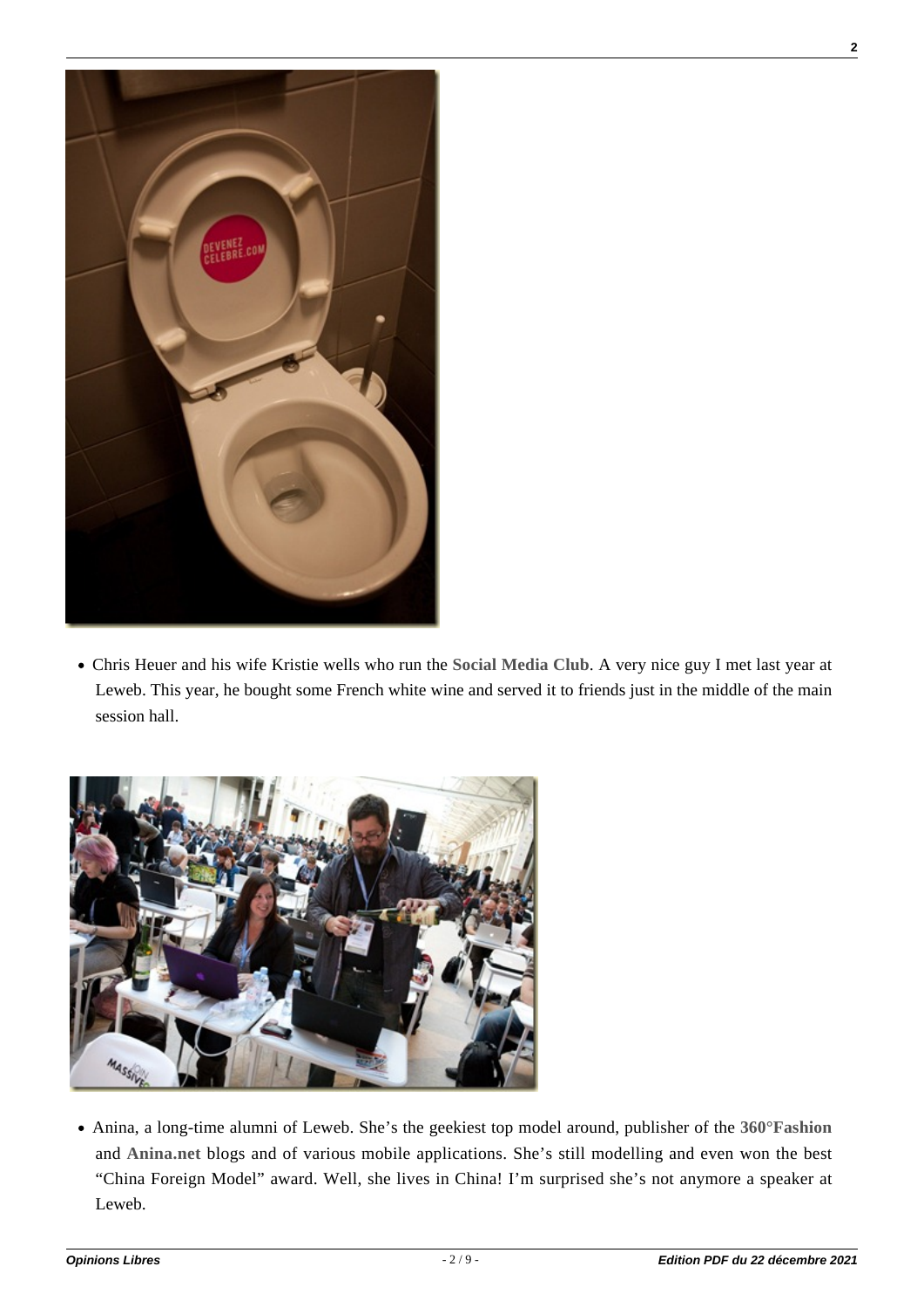



The perfect geek laptop. Probably a Macintosh.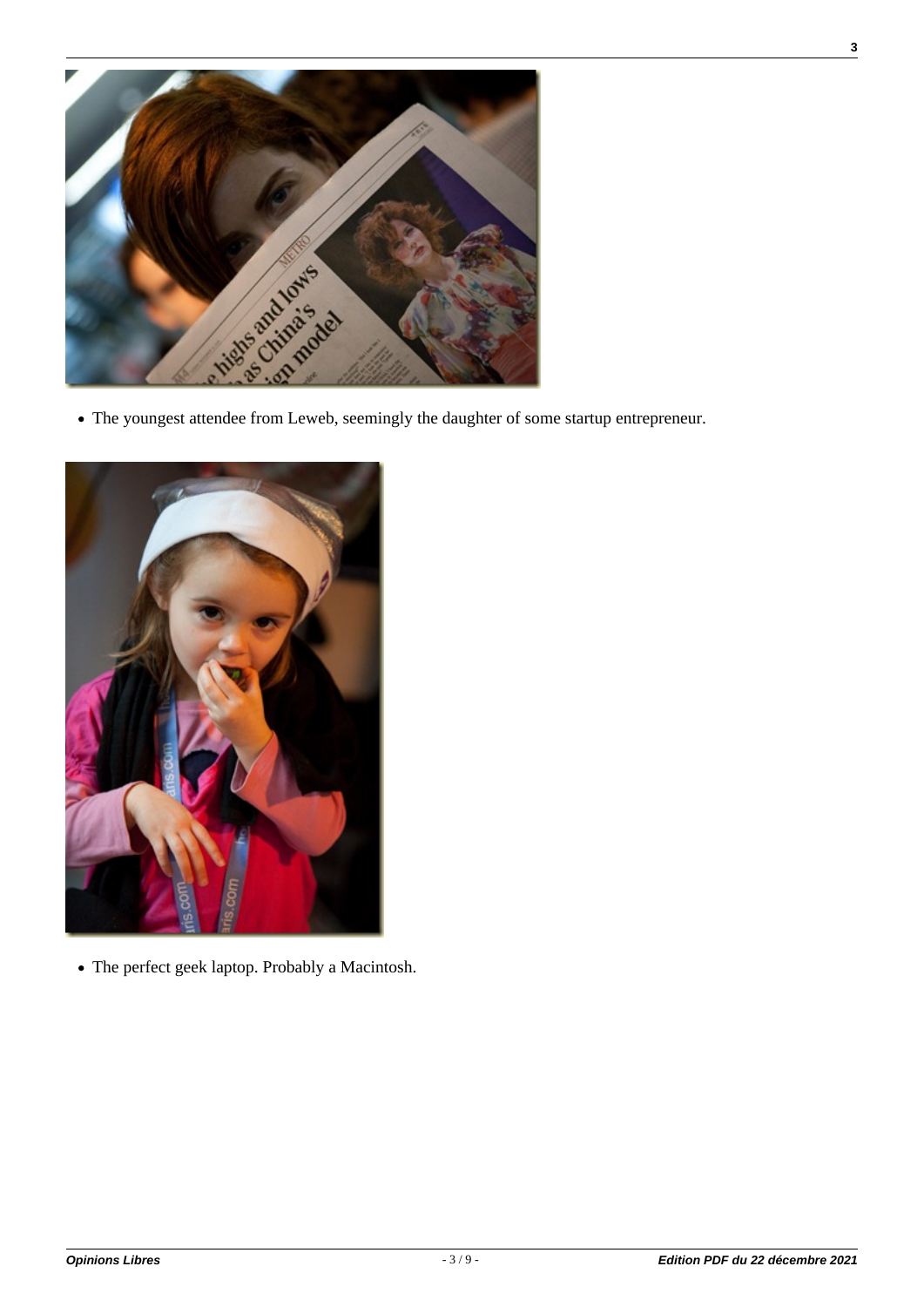

The look and feel of the food was so-so this year…



The seven cars used by Queen Rania and her suite.

**4**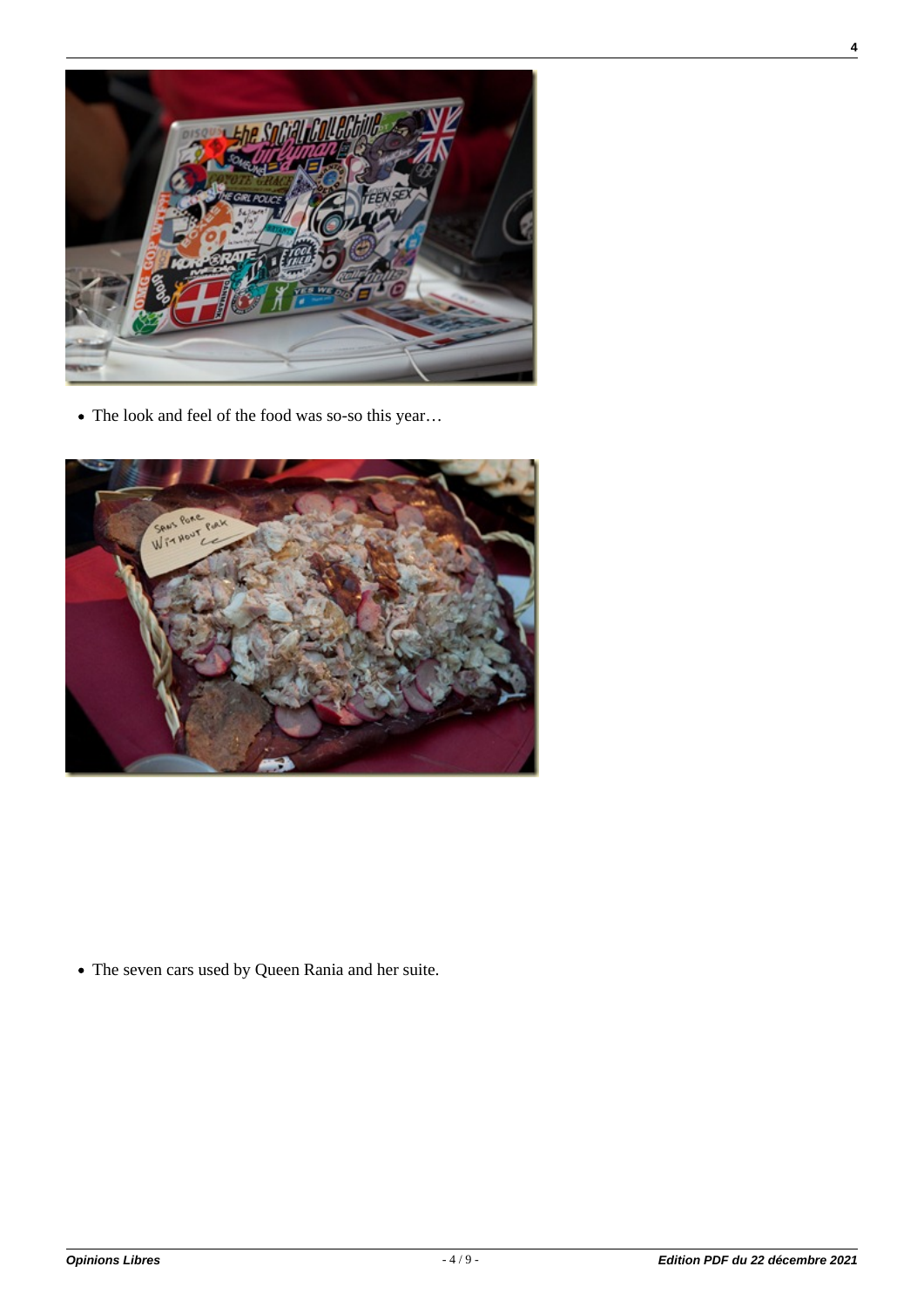

The second-tier bodyguards used for @QueenRania and @nk\_m. Ready to jump to catch any dangerous blogger or photographer should a problem occur. But not the best position to be reactive.



A security person working for @QueenRania who was taking video from all the attendees, probably for security screening purpose. I don't remember he shot videos from Queen Rania herselve, although she also had her personal photographer equiped with two Canon EOS 1Ds Mark III.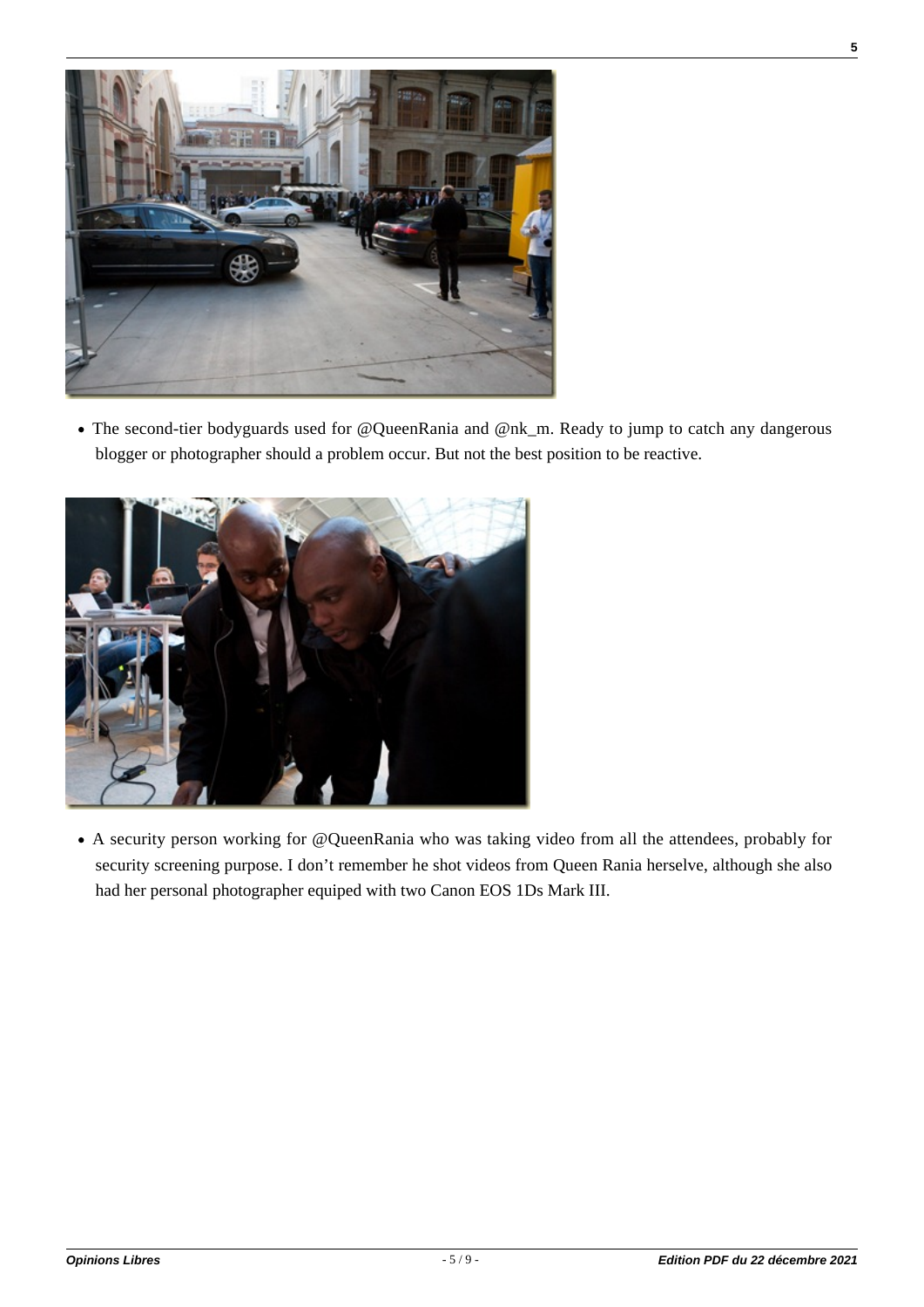

@nk\_m's shoes. She tweeted about it saying it was from Celine, and two years old.



Ustream did an excellent job at streaming videos this year. But these are not yet in HD whether onsite or in webcast! Next year?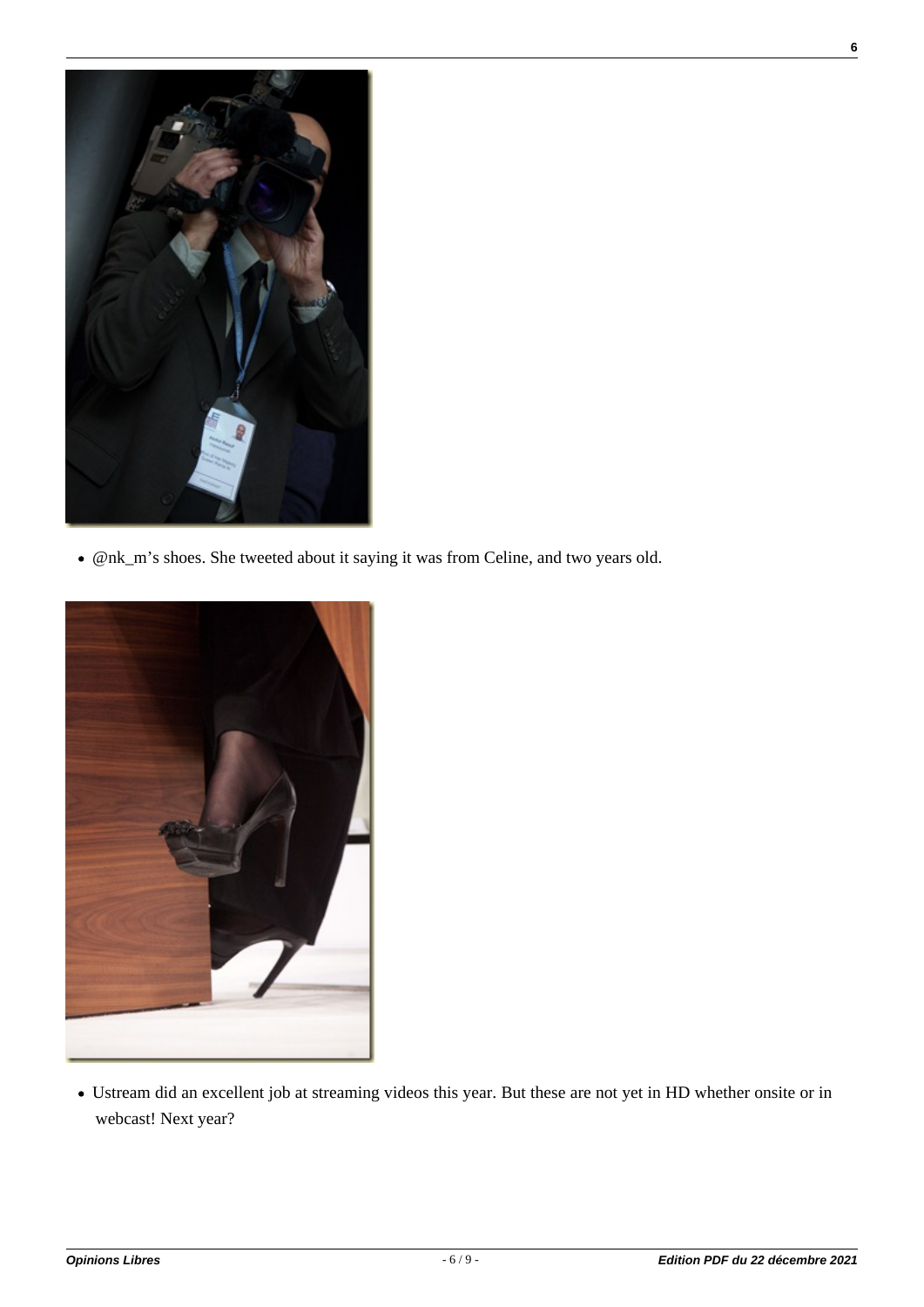

At Leweb and many other events, we have mostly camerawomen instead of cameramen. I wonder how this profession attracted so many women more than others like photography.



• Did you know that the 104, where Leweb took place in 2009 and 2008 was the Paris city service of undertaking, closed in 1997? Still, a good end-of-19th century steel architecture. The City of Paris invested over 100m€ to renew the building and to create a kind of artistic space opened to the public. It was reopened juste before Leweb in october 2008. Looks like a disaster, costing more than planned. The price Leweb paid for renting the facility is peanuts compared to the building deficit. Le "104" founders and managers just left and will be replaced.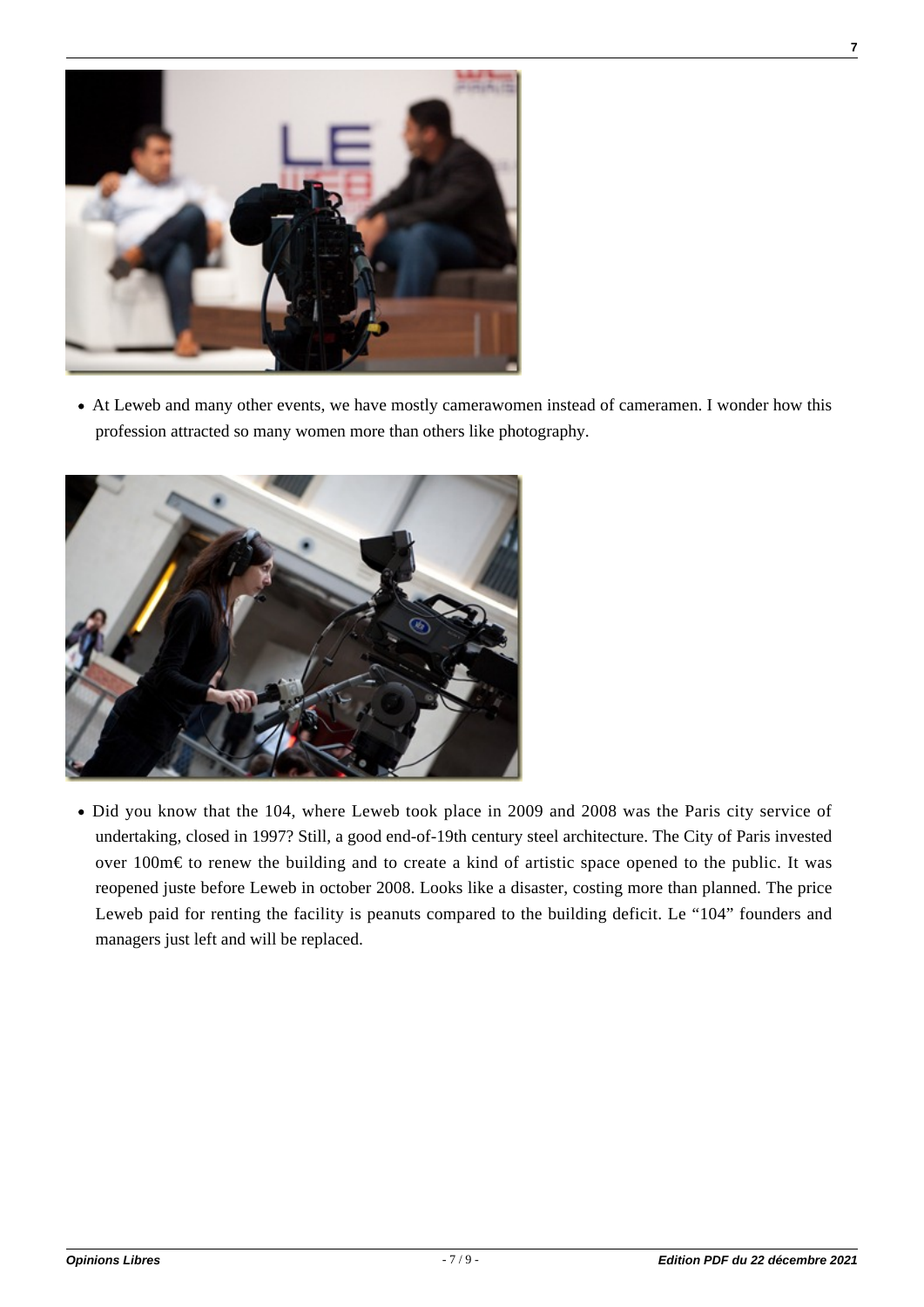

Loic or Brad Pitt?



Les Lemeur together, ready for a US political campaign run.